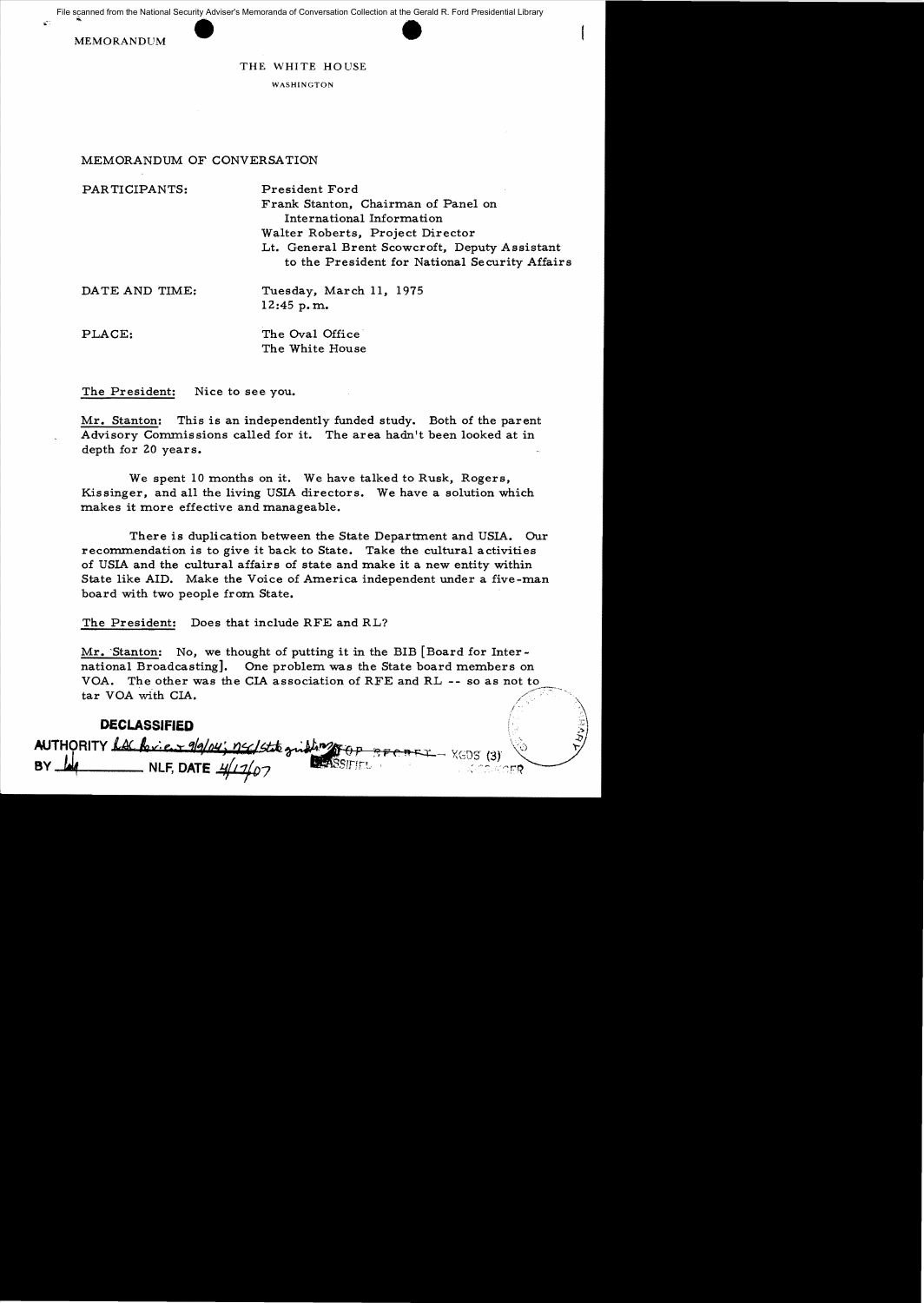## The President: So USIA disappears.

..

General Scowcroft: Yes. Part of it goes into State and part of it would be autonomous.

2

 $\mathbb{R}$  ,  $\mathbb{B}$ 

'~~

**₩** ~,

The President: Who were your commission members?

Mr. Stanton: Lewis, Gulley, Wrench, Shaheen.

The President: Was the panel unanimous?

 $Mr.$  Stanton:  $No$ , we had one abstention. One was appointed ambassador.

The President: Will this come to me or to Congress?

Mr. Stanton: Technically it will go to Georgetown University since they funded it. But I think it will get to you.

The President: How about the Hill?

 $Mr.$  Stanton: I think Slack is opposed, but most of the others commented favorably.

The President: I expect the USIA people will oppose it.

Mr. Stanton: Yes and No. : VOA mostly likes it. Even Jim Keogh said it is more important for the cultural aspects to be united than who owned them. But he is not cheering.

The President: How about the USIA bureaucracy?

Mr. Stanton: You know there was an FS 10 category. We maneuvered them into theFSO category; I don't think it will cause any changes in the field, just more efficiency in Washington. USIA executes cultural affairs in the field, but State does it in Washington -- mostly because of Fulbright who thought the propaganda (USIA) was dirty.

The President: My feeling is you would require legislation to get it done.

Mr. Stanton: Yes. There would be at least three or four separate pieces of legislation.  $\mathscr{C}$  ','  $\mathscr{C}$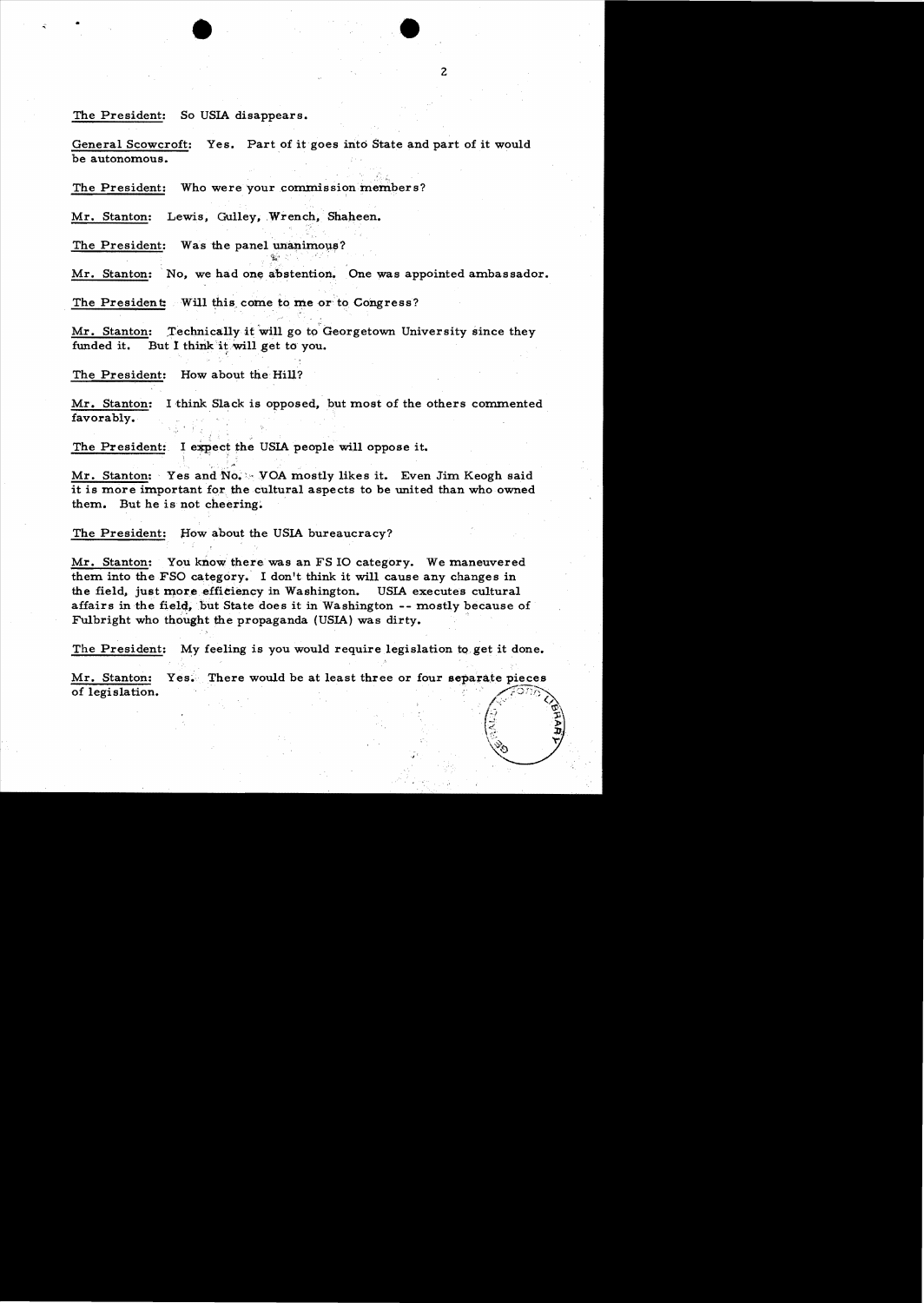3

The President: I appreciate the job you did. I will try to look over the report. I think we should periodically look over these things. What was good at the time of the organization of the agencies isn't necessarily permanently good.

Mr. Stanton: There were earlier recommendations to return the Information Agency to the State Department. There was one study done under Ike by Rockefeller.

Mr. Roberts: Legislation was initiated in August, but it died when Congress adjourned in September.

Mr. Stanton: This was in State originally, but Dulles pushed it out because he didn't want to get more tangled up with McCarthy.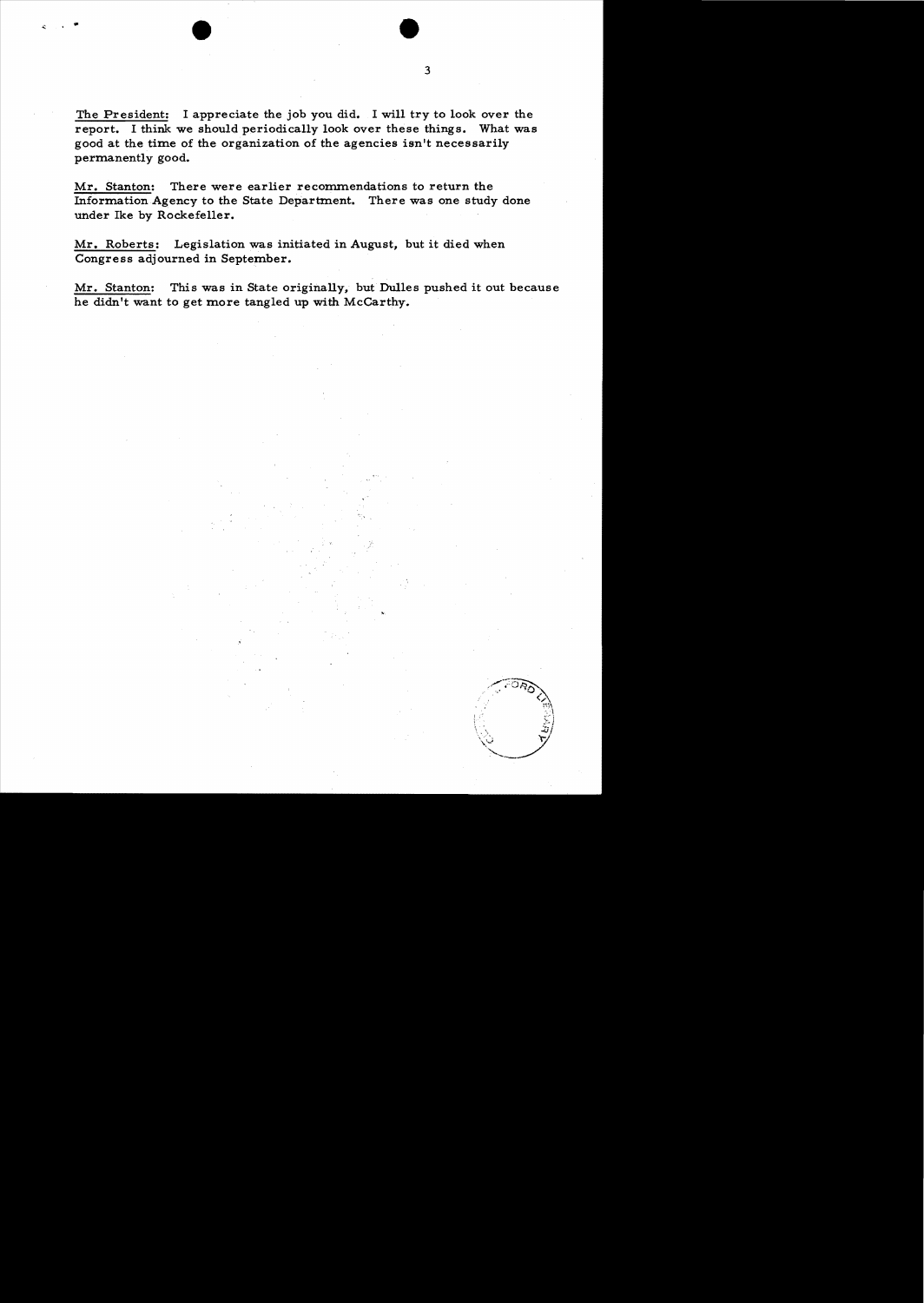P/ Stanton / Walter Roberts  $\sim$  $11$  Usex  $25$ P 2000 C voe en meure stock, Bot Comm.<br>5 This metydtote fandel stock, Bot Comm. dotte for 20 pp. Ausk, Regge, K, care ching USIG charitme. We have a solution admit motiot ma effecte a mondelle. True is double ti plut Strux VS/A, mi for it back & State. Toke contains activities of CS CA + Control from of state & unale went entity like AID 21 roll 0 A magt inde 5 mon board or 2 form state. Jorthit include RFE & Rh S No, we that of putting it in \$ BXB, One prot was a state became members on VOR. The other was CIA association of accorde-pow with tar VSAN/CA P. S.a. US (A droggers) S Yes, Part with State and part antonnume. P Who were your commission trender 5 harris, Callery, Munch, Sad Shaheen P was the parad ramme S M, ca hadame attention. One was apptelantessale. P will this amet me or Coy S Technicaly unill par to comptant sur la you P Amount - of il S Stuck Stack is offered, but motation monarcit formable. P & expect US IR people unit of par. **DECLASSIFIED** AUTHORITY Res RAC levieux 1/9/04; nsc/stati guidelines  $\frac{1}{2}Y$  MLF, DATE  $\frac{1}{4}1767$